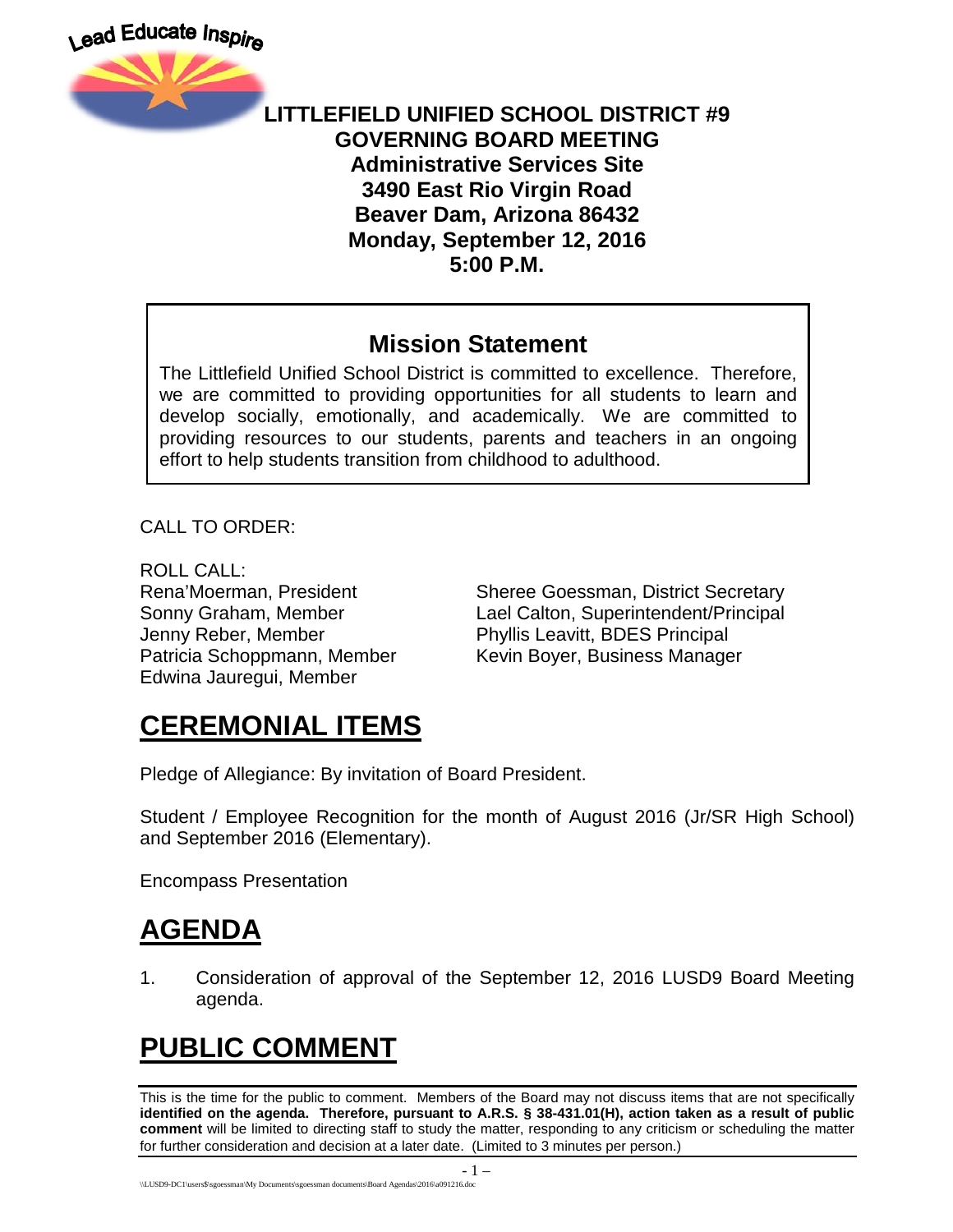

2. Public Comment.

## **INFORMATION AND DISCUSSION:**

- 3. Student Council Report.
- 4. Mr. Coreson Accelus Presentation
- 5. Mr. Boyer, Business Manager.
	- a. Student Activity Account Balance.
	- b. Budget Update.
	- c. Food Service Financial.
	- d. FY2015 Littlefield Unified School District Preliminary Management Decision Letter
	- e. ADOT and Bus Repairs
	- f. Rotary Ribbon Cutting Beautification Dedication Thursday, Sept.  $15<sup>th</sup>$ 1:25 p.m.
	- g. Other
- 6. Mrs. Leavitt, Elementary Principal
	- a. School update.
	- b. Professional Development.
	- c. Other.
- 7. Mrs. Calton, Superintendent/Principal
	- a. Classroom Site Fund Supt. Advisory Committee Meeting
	- b.  $7<sup>th</sup> 12<sup>th</sup>$  Grades Open House Tuesday, September 13<sup>th</sup> 5:30 p.m. to 7:00 p.m. (Students whom come with family earn a tardy coupon)
	- c. Arizona Attorney General Community Outreach Presentations.
	- d. Professional Development.
	- e. Other
- 8. Board Reports.
	- a. Community Art Presentation
	- b. ASBA Law Conference Report.
	- c. Old Pioneer Road approval.

# **CONSENT AGENDA**

Approval of Routine Orders of Business. Documentation concerning the matters on the Consent Agenda may be reviewed at the Littlefield Unified School District Office, located at 3490 East Rio Virgin Road, Beaver Dam, Arizona. Any Board Member may request an item be pulled off the agenda for further discussion.

9. Consideration of approval of the August 9, 2016 Regular Meeting Minutes.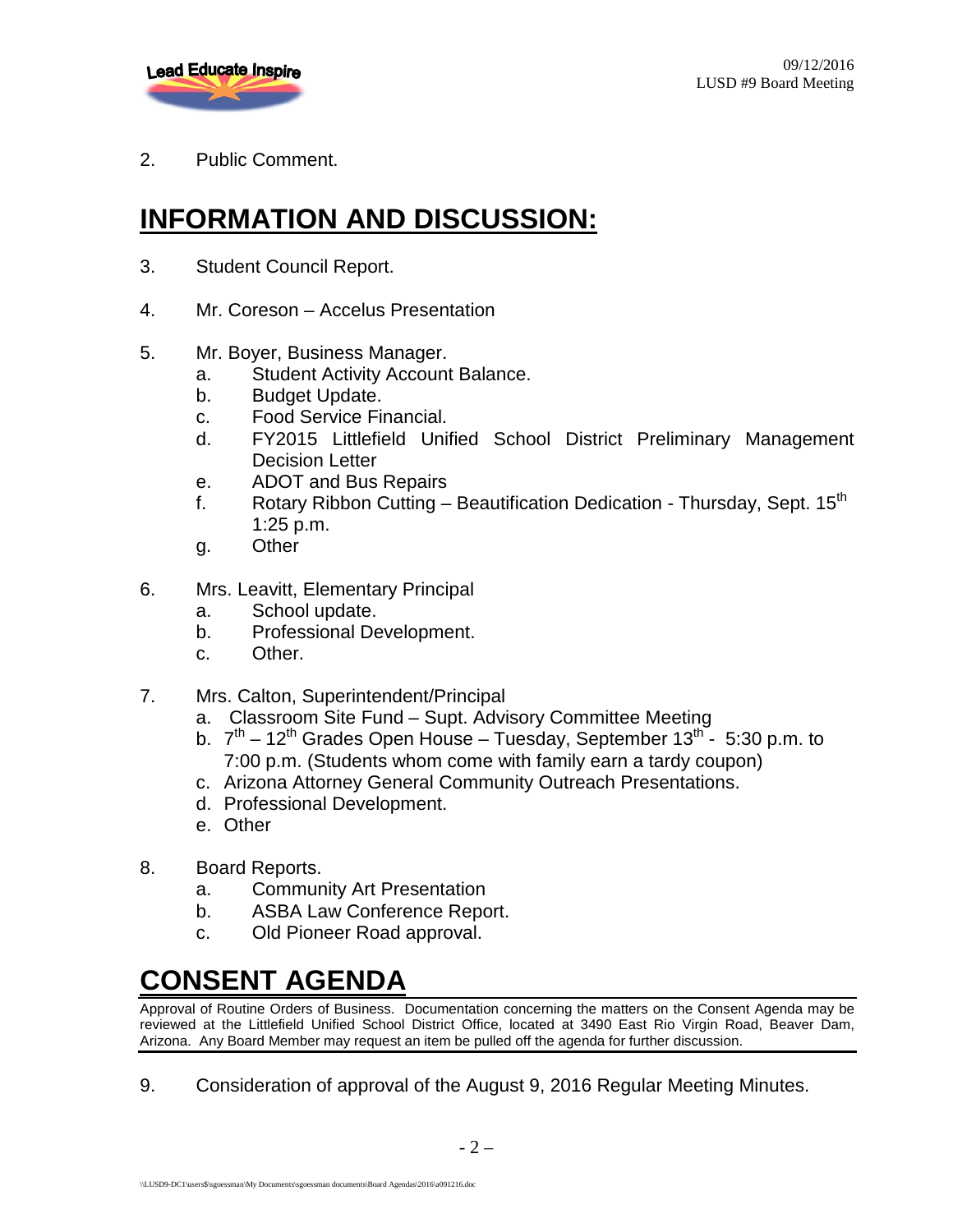

- 10. Consideration of approval of Vouchers:
	- a. LUSD9 Payroll Vouchers: 4/1704, 5/1705, and 6/1706.
	- b. LUSD9 Vouchers: 1003 and 1004.

(Members of the public may view the content of the vouchers 24 hours prior to the board meeting in the district office.)

11. Consideration of approval of FY 2016/2017 Certified Substitutes and Classified Substitutes Ratification as per the attached list, including the following:

| <b>Name</b>      | <b>Position</b>              | <b>Effective</b><br>Date |
|------------------|------------------------------|--------------------------|
| Morrow, Gary     | <b>Certified Substitute</b>  | 08/11/2016               |
| Peterson, Melvin | <b>Certified Substitute</b>  | 08/11/2016               |
| Hansen, Jan      | <b>Classified Substitute</b> | 08/11/2016               |

12. Consideration of approval of FY 2016/2017 Prep Buyout for Certified Personnel as per the attached list, including the following:

| <b>Name</b>  | <b>Position</b>   |
|--------------|-------------------|
| Dale Coreson | Counselor/Teacher |

### **ACTION ITEMS AND/OR DISCUSSION**

- 13. Consideration of approval of cash advance from the State of Arizona.
- 14. Consideration of approval of a fundraiser with the Rotary Club to help fund scholarships for high school students and to expand the landscaping at the JR/SR High School.
- 15. Consideration of approval of possible line of credit with Bank of Nevada.
- 16. Consideration of approval of transferring the following bank accounts to Bank of Nevada and approval of signers contingent upon receiving the line of credit:
	- a. Revolving Bank Account (impress of \$5000).
	- b. Elementary School Food Service Bank Account.
	- c. Jr./Sr. High School Food Service Bank Account.
	- d. Auxiliary Bank Account.
	- e. Student Activities Bank Account.
	- f. Authorized Signers List: Kevin Boyer, Lael Calton, Phyllis Leavitt, and Sheree Goessman on all accounts.
- 17. Consideration of approval of overnight trip for 2 students to attend the Rotary Club Teen Leadership Camp on December 2-4, 2016 at Camp Cedar Crest in Running Springs, California.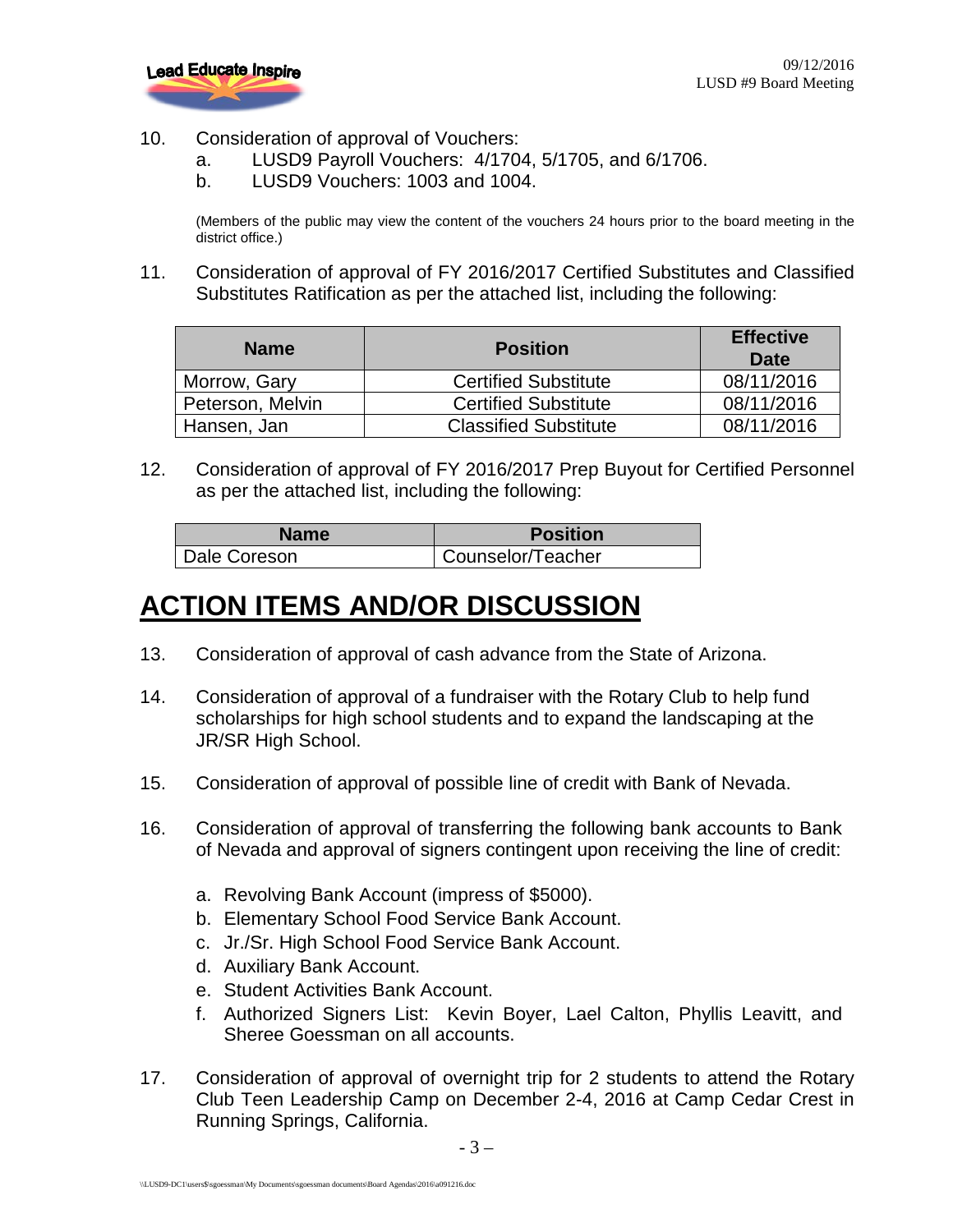

- 18. Consideration of approval of charging a \$20 fee for physical education uniforms at the JR/SR High School.
- 19. Consideration of changing the day of the Governing Board Meetings.
- 20. Consideration of first reading of the following policies:
	- a. BE- School Board Meetings.
	- b. IKF Graduation Requirements.
	- c. JFB Open enrollment.
	- d. JJJ Extracurricular activity eligibility.
- 21. Consideration of second reading and adoption of the following policies:
	- a. EBAA Reporting of Hazards/Warning Systems
	- b. IHAMC Instruction and Training in Cardiopulmonary Resuscitation.
	- c. JC School Attendance areas.
	- d. JFABD Admission of Homeless Student.
	- e. JICI Weapons in School.
	- f. JLCD Medicines/administering medicines to students.
	- g. JRR Student surveys.
	- h. KB Parental Involvement in Education.
	- i. KFAA Smoking on School premises and public functions.
	- j. LC Relations with Education Research Agencies.
- 22. Review and discussion of Operational Responsibility.
- 23. Agenda items for the October Meeting.

## **INFORMATION ITEMS**

- 24. News articles about the schools.
- 25. ASBA Mohave County Meeting September 27, 2016.
	- a. ABC's Of Board Service Training.
	- b. Recognition of Board Member Reber  $-1<sup>st</sup>$  Cluster 2016 Academy of Board Development Awards.
- 26. ASBA New Board Member Orientation December 14, 2016 Phoenix, Arizona.
- 27. ASBA ASA 59<sup>th</sup> Annual Conference December 15-16, 2016 Phoenix, Arizona.
- 28. ASBA Annual Awards Program.